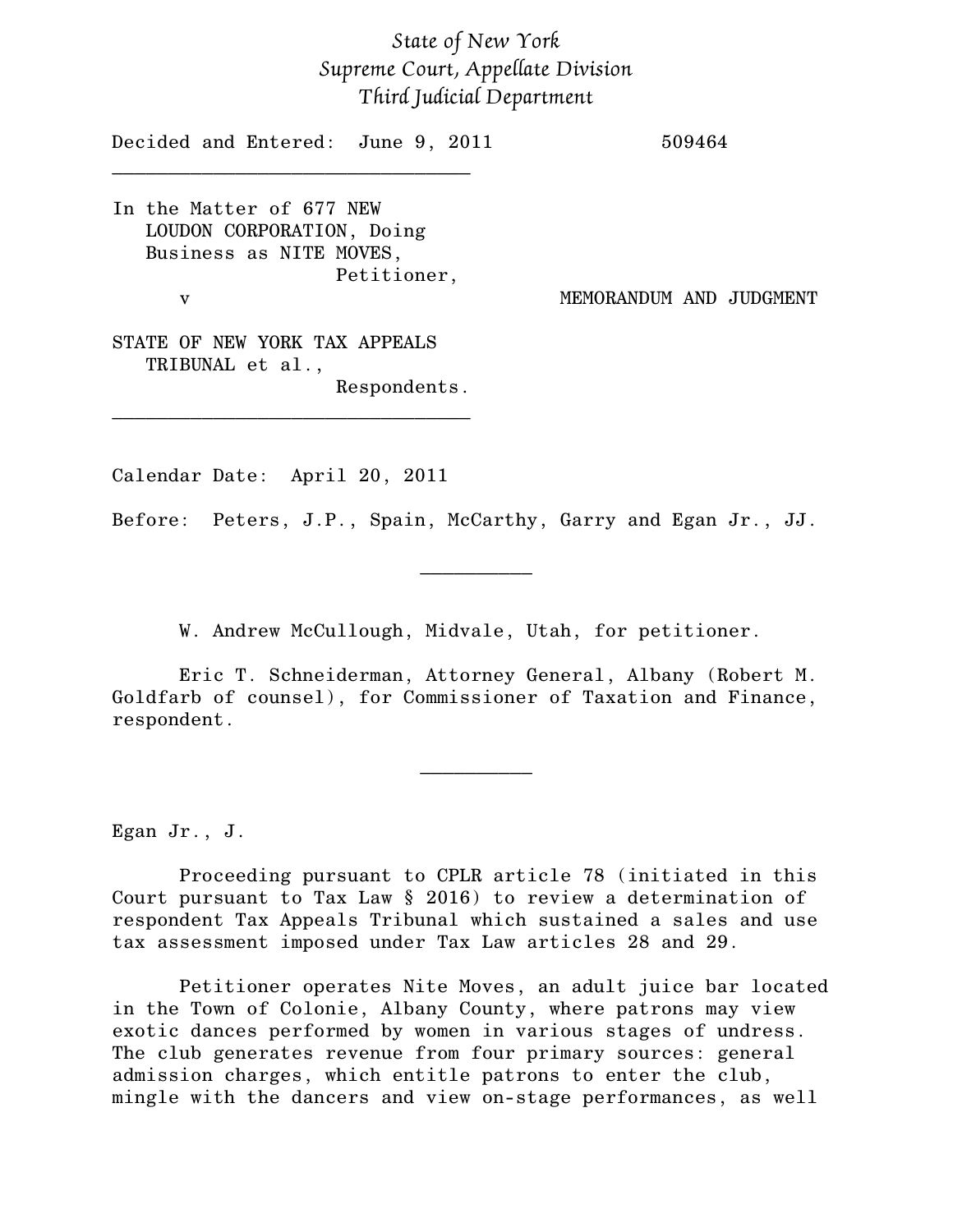as any table or lap dances performed on the open floor; "couch sales," representing the fee charged when a dancer performs for a customer in one of the club's private rooms; register sales from the nonalcoholic beverages sold to patrons; and house fees paid by the dancers to the club. Following a test period audit conducted in 2005, the Division of Taxation concluded that the door admission charges and private dance sales were subject to sales tax, which petitioner had neglected to pay,<sup>1</sup> and issued a notice of determination assessing, insofar as is relevant to this proceeding, \$124,921.94 in sales tax due plus interest.

 Petitioner thereafter sought a redetermination, contending that the dances performed at the club – both on stage and in the private rooms – qualified as "dramatic or musical arts performances" and, therefore, the corresponding fees charged for those services were exempt from taxation under Tax Law § 1105 (f) (1). At the conclusion of the hearing that followed, the Administrative Law Judge (hereinafter ALJ) agreed, finding that the subject fees were not taxable under that provision. The ALJ also rejected the Division's assertion that liability alternatively could be imposed under Tax Law § 1105 (d) (i) and (f) (3). The Division filed an exception and, following oral argument, respondent Tax Appeals Tribunal reversed the ALJ's decision, concluding that sales tax liability could be imposed under each of the cited subdivisions. Petitioner then commenced this CPLR article 78 proceeding to challenge the Tribunal's determination.

 It is well settled that "[s]tatutes creating tax exemptions must be construed against the taxpayer" (Matter of Federal Deposit Ins. Corp. v Commissioner of Taxation & Fin., 83 NY2d 44, 49 [1993] [internal quotation marks and citation omitted]; see Matter of Charter Dev. Co., L.L.C. v City of Buffalo, 6 NY3d 578, 582 [2006]; Matter of 21 Club, Inc. v Tax Appeals Trib. of State of N.Y., 69 AD3d 996, 997 [2010]; Matter of XO N.Y., Inc. v Commissioner of Taxation & Fin., 51 AD3d 1154, 1154-1155 [2008]),

Petitioner paid the applicable tax on the register sales, and the Division determined that the house fees were not taxable.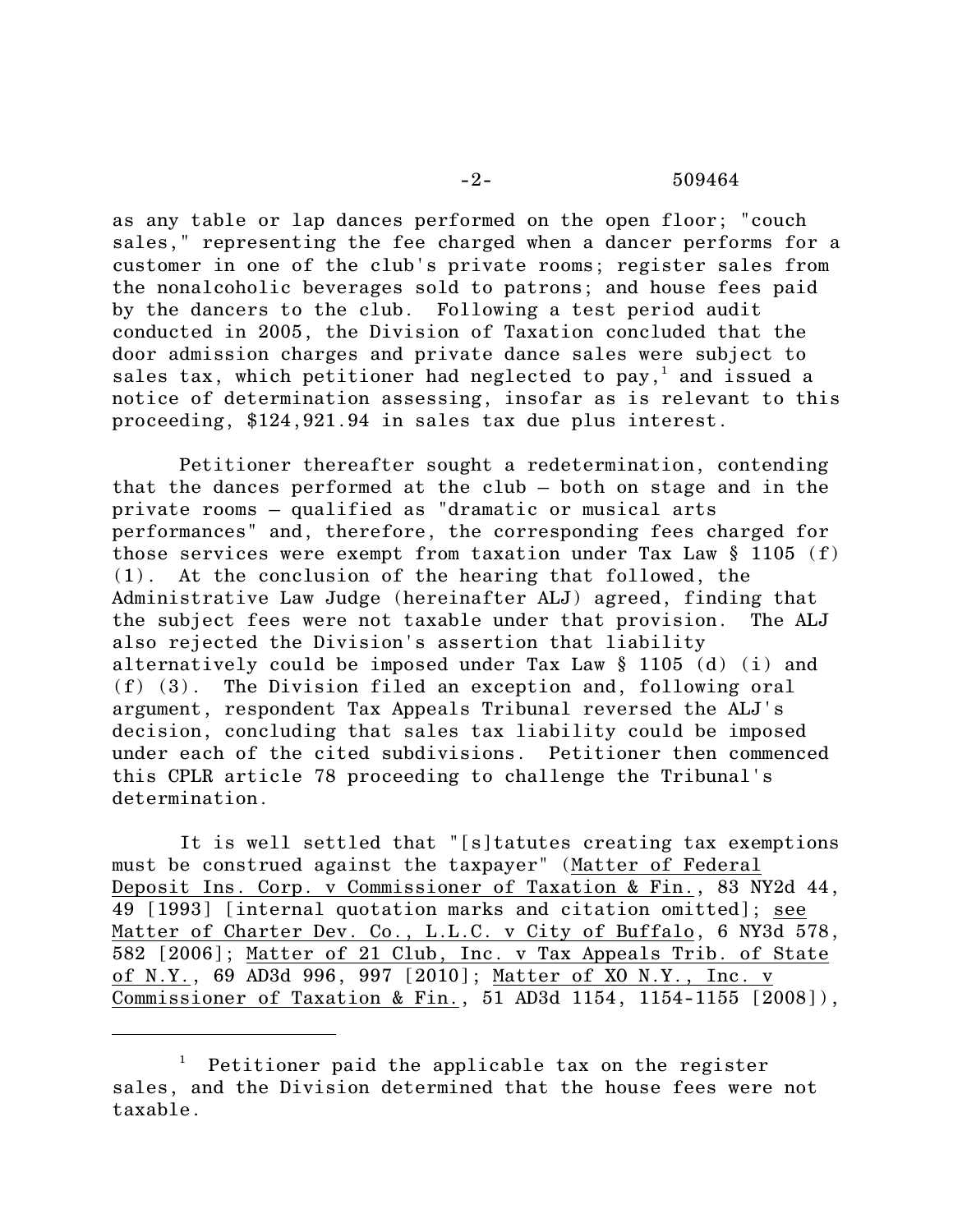and the taxpayer, in turn, bears the burden of establishing that the requested exemption applies (see id.; see also Matter of Lake Grove Entertainment, LLC v Megna, 81 AD3d 1191, 1192 [2011]; Matter of CBS Corp. v Tax Appeals Trib. of State of N.Y., 56 AD3d 908, 909 [2008], lv denied 12 NY3d 703 [2009]). To that end, it is not sufficient for the taxpayer to establish that its construction of the underlying statute is plausible; rather, the taxpayer must demonstrate that "its interpretation of the statute is . . . the only reasonable construction" (Matter of CBS Corp. v Tax Appeals Trib. of State of N.Y., 56 AD3d at 910 [internal quotation marks and citations omitted]; see Matter of Charter Dev. Co. L.L.C. v City of Buffalo, 6 NY3d at 582; Matter of Yellow Book of N.Y., Inc. v Commissioner of Taxation & Fin., 75 AD3d 931, 932 [2010], lv denied 16 NY3d 704 [2011]; Matter of Astoria Fin. Corp. v Tax Appeals Trib. of State of N.Y., 63 AD3d 1316, 1318 [2009]). Our standard of review in this regard is limited, and "[t]he Tribunal's determination will not be disturbed if it is rationally based and is supported by substantial evidence in the record, even if a different result could have been reached" (Matter of 21 Club, Inc. v Tax Appeals Trib. of State of N.Y., 69 AD3d at 997; see Matter of Lake Grove Entertainment, LLC v Megna, 81 AD3d at 1192). Applying these principles to the matter before us, we cannot say that the Tribunal erred in concluding that petitioner's proof as to the claimed exemptions fell short.

 Tax Law § 1105 (f) (1) imposes a sales tax upon "[a]ny admission charge . . . in excess of ten cents to or for the use of any place of amusement in the state, except charges for admission to . . . dramatic or musical arts performances" (emphasis added). For purposes of the statute, an "admission charge" means "[t]he amount paid for admission, including any service charge and any charge for entertainment or amusement or for the use of facilities therefor" (Tax Law § 1101 [d] [2]), and a "dramatic or musical arts admission charge" is defined as "[a]ny admission charge paid for admission to a theatre, opera house, concert hall or other hall or place of assembly for a live dramatic, choreographic or musical performance" (Tax Law § 1101 [d] [5]). Additionally, a "place of amusement" is defined as "[a]ny place where any facilities for entertainment, amusement, or sports are provided" (Tax Law § 1101 [d] [10]), which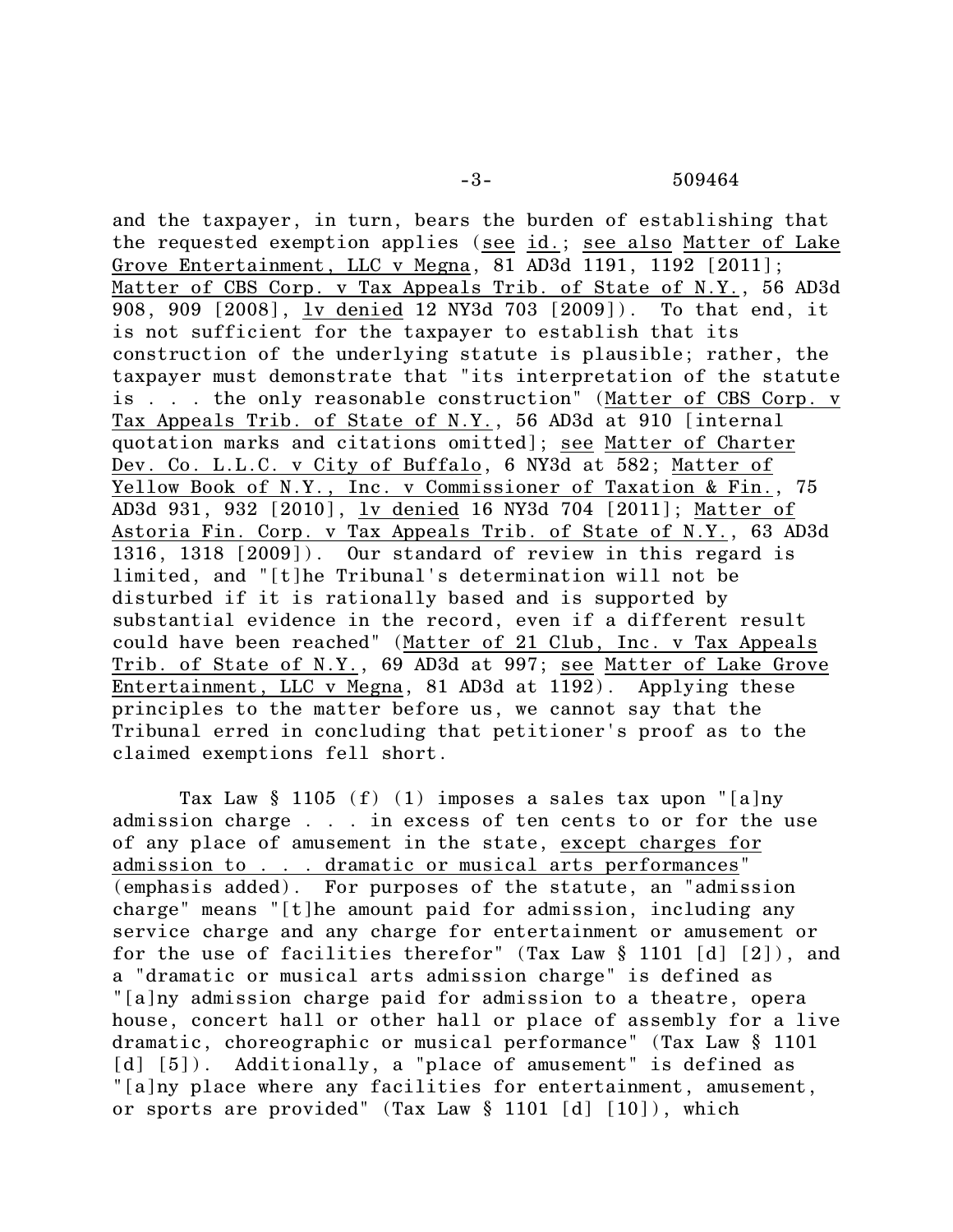includes, without limitation, "a theatre of any kind . . . or other place where a performance is given" (20 NYCRR 527.10 [b]  $\lceil 3 \rceil$   $\lceil i \rceil$ ).

 Although the parties debate whether petitioner's club may be deemed to be the functional equivalent of a theater-in-theround – a notion expressly rejected by the Tribunal — there is no question that the club qualifies as a place of amusement under the expansive definition set forth in Tax Law § 1101 (d) (10) and the accompanying regulation.<sup>2</sup> Hence, the issue distills to whether the club's admission and private dance fees constitute charges for admission to a "live dramatic, choreographic or musical performance" (Tax Law § 1101 [d] [5]; see Tax Law  $§ 1105 [f] [1]$ .

In this regard, respondent Commissioner of Taxation and Finance argues on review that petitioner is not entitled to the cited exemption because it failed to establish that the fees collected by the club were "exclusively" attributable to, insofar as is relevant to this proceeding, a choreographed performance. Specifically, the Commisioner notes that the club's admission charge allows patrons to, among other things, mingle and converse with the dancers – activities that hardly may be construed as choreographed under any definition – and, therefore, such charge is not paid "solely" to view a choreographed performance. As

Contrary to the parties' respective assertions, we do not find the Court of Appeals' decision in Matter of 1605 Book Ctr. v Tax Appeals Trib. of State of N.Y. (83 NY2d 240 [1994], cert denied 513 US 811 [1994]), which addressed the applicability of Tax Law § 1105 (f) (1) to receipts derived from coin-operated peep show booths, to be dispositive of the matter now before us. The central issue in that case was whether the booths constituted places of amusement or, as the petitioner contended, "devices such as jukeboxes and video games" (id. at 244). Thus, the Court's finding that "[t]he booths are factually not taxably distinguishable from a usual theater except for the element of privacy" (id. at 245) does not speak to the underlying dispute here – namely, whether the dances offered at petitioner's club may be deemed to be choreographed performances.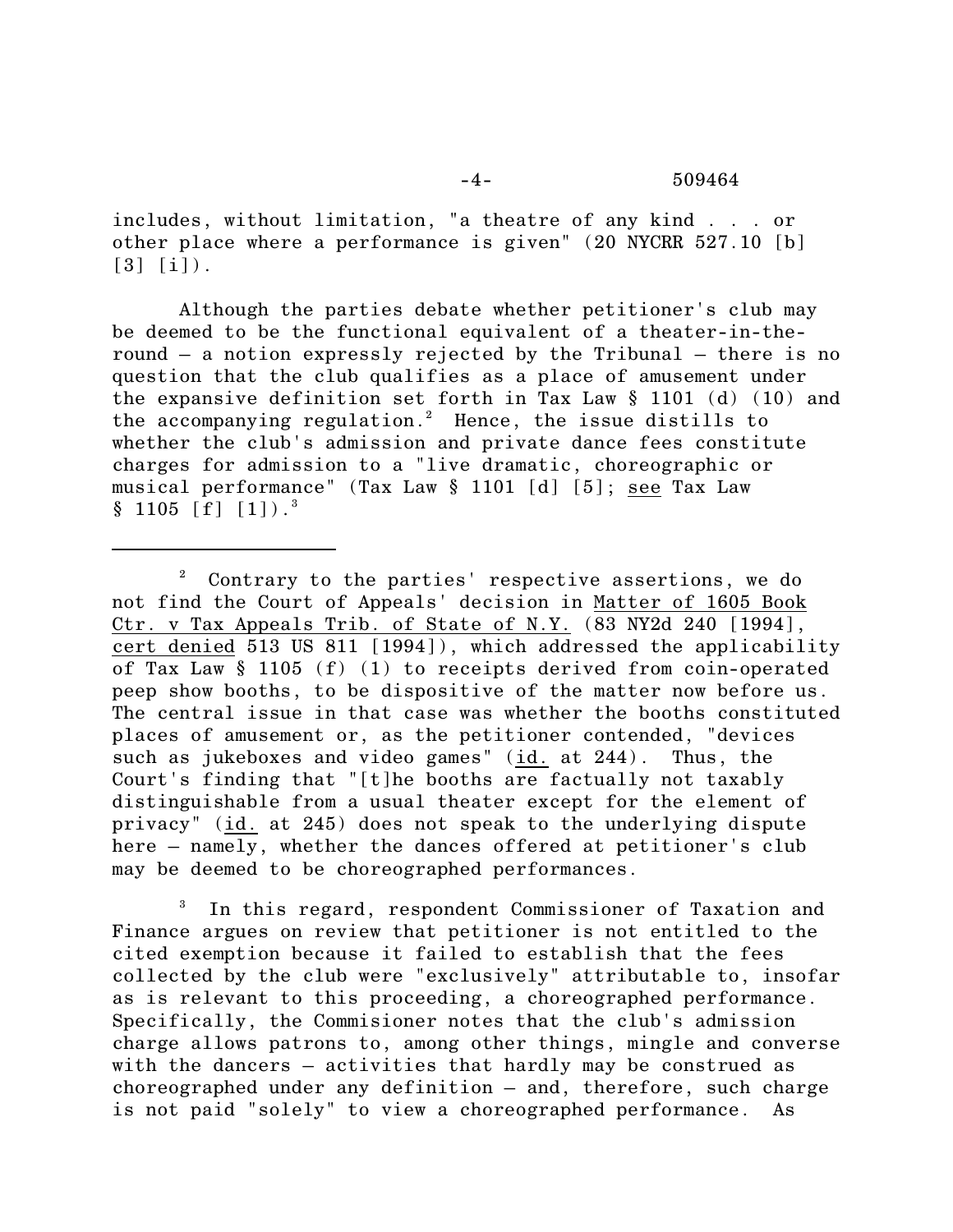## -5- 509464

 Petitioner's expert witness, a cultural anthropologist who has conducted extensive research in the field of exotic dance, defined "choreography" as "the composition and arrangement of dances." Based upon her personal observations gleaned from a visit to petitioner's club, as well as her review of the dances depicted on the Nite Moves DVD entered into evidence at the administrative hearing and her interviews with certain of the club's dancers, the expert opined that "the presentations at Nite Moves are unequivocally live dramatic choreographic performances." In support of that opinion, the expert testified at length regarding the sequential components, aesthetics and principles of exotic dance and, in her report, set forth the choreographic sequence and characteristics of the on-stage dances she viewed on the foregoing DVD. The expert further concluded that the private dances performed at petitioner's club involved "similar kinds of movements" as those portrayed by the dancers she observed on stage and, therefore, also qualified as choreographed performances.

In our view, there can be no serious question that – at a

evidence of this asserted exclusivity requirement, the Commissioner points to one of the examples (No. 4) set forth in 20 NYCRR 527.10 (d)  $(2)$  – the regulation governing admission charges excluded under Tax Law  $\S$  1105 (f).

Although the validity of this particular argument ultimately need not detain us (see infra), we note in passing that neither the text of the statute itself nor the language of the relevant implementing regulation limits the definition of "dramatic or musical arts admission charge" in this fashion (see generally Matter of Cecos Intl. v State Tax Commn., 71 NY2d 934, 937 [1988]). Further, as "an example merely serves as a speculative and hypothetical illustration of a regulation, it is not entitled to the same degree of judicial deference as [the actual] regulation" (Matter of St. Joe Resources Co. v New York State Tax Commn., 132 AD2d 98, 102 [1987], revd on other grounds 72 NY2d 943 [1988]; see Matter of ADP Automotive Claims Servs. v Tax Appeals Trib., 188 AD2d 245, 249 [1993], lv denied 82 NY2d 655 [1993]) or, for that matter, the relevant statute.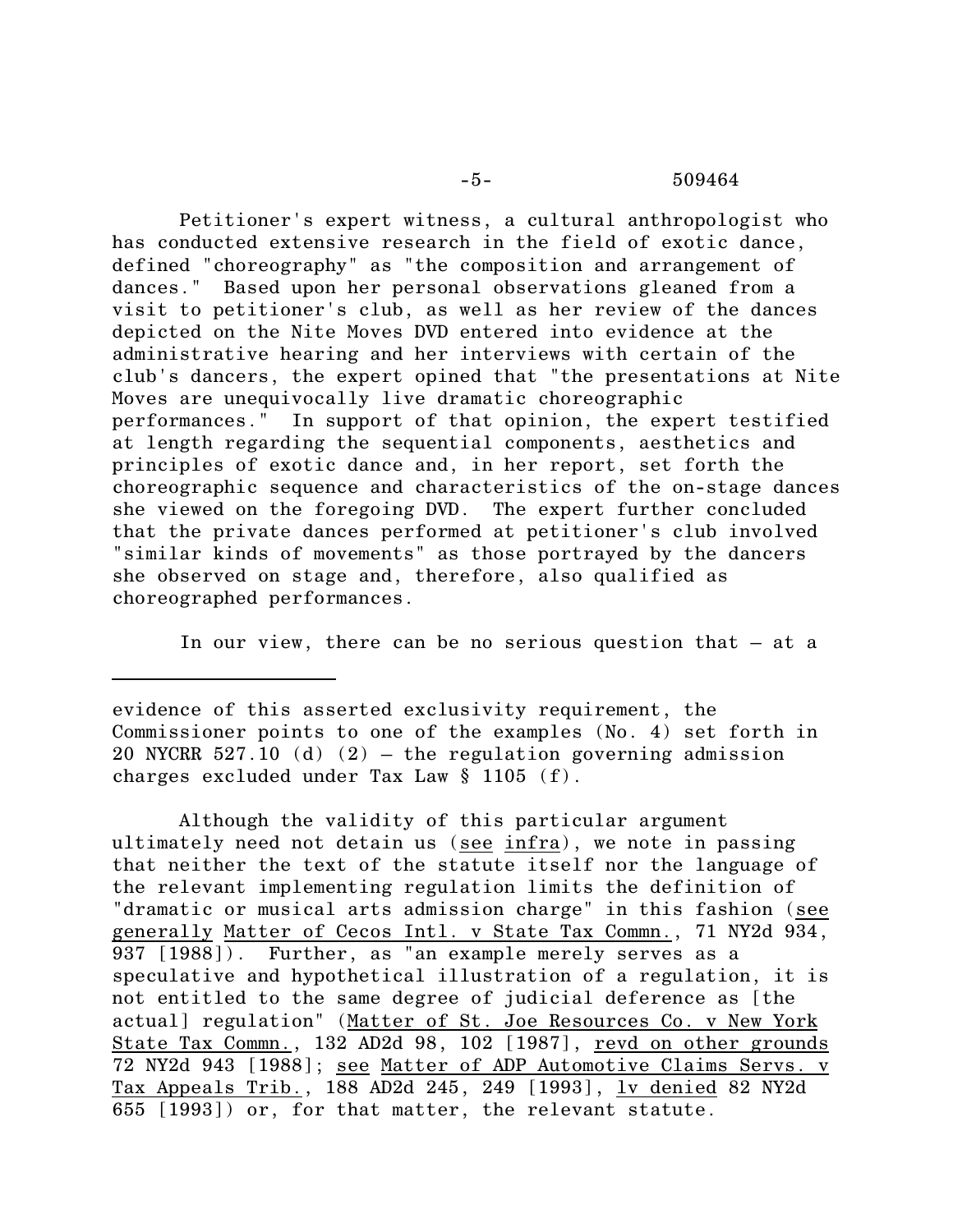-6- 509464

bare minimum – petitioner failed to meet its burden of establishing that the private dances offered at its club were choreographed performances. Petitioner's expert, by her own admission, did not view any of the private dances performed at petitioner's club and, instead, based her entire opinion in this regard upon her observations of private dances performed in other adult entertainment venues. None of the DVDs entered into evidence at the administrative hearing depicted the private dances in question, and neither the generalized testimony – as offered by one of the club's dancers – that the private performances "still use[d] dance moves" nor that dancer's description of a particular move she often would employ while performing such a dance was sufficient to establish that these private performances were in fact choreographed. Given the dearth of evidence on this point, the Tribunal's conclusion that petitioner was not entitled to the requested exemption insofar as it related to the club's couch/private dance sales was entirely rational and, as such, will not be disturbed.

 We must reach a similar conclusion as to the taxability of petitioner's door admission charges. Although petitioner argues that the detailed testimony of its expert was more than sufficient to discharge its burden on this point, the Tribunal essentially discounted this testimony in its entirety, leaving petitioner with little more than the Nite Moves DVD to demonstrate its entitlement to the requested exemption. In this regard, while the Tribunal's definition of the term choreography did not differ significantly from the one employed by petitioner's expert, the Tribunal characterized the expert's interpretation of a choreographed performance as "stunningly sweeping" – deeming it to be "so broad as to include almost any planned movements [performed to] canned music." The Tribunal also noted what it construed as the expert's attempt to tailor her testimony and corresponding report to "neatly fit into the statutory exemption language" and viewed her testimony regarding the private dances offered at petitioner's club as particularly suspect, finding that "the certainty with which [the expert] holds to [her] conclusion[s], even in the absence of direct knowledge or observation of what occurs in the private areas at Nite Moves, undermine[s] her overall testimony." Credibility determinations, including the weight to be accorded to an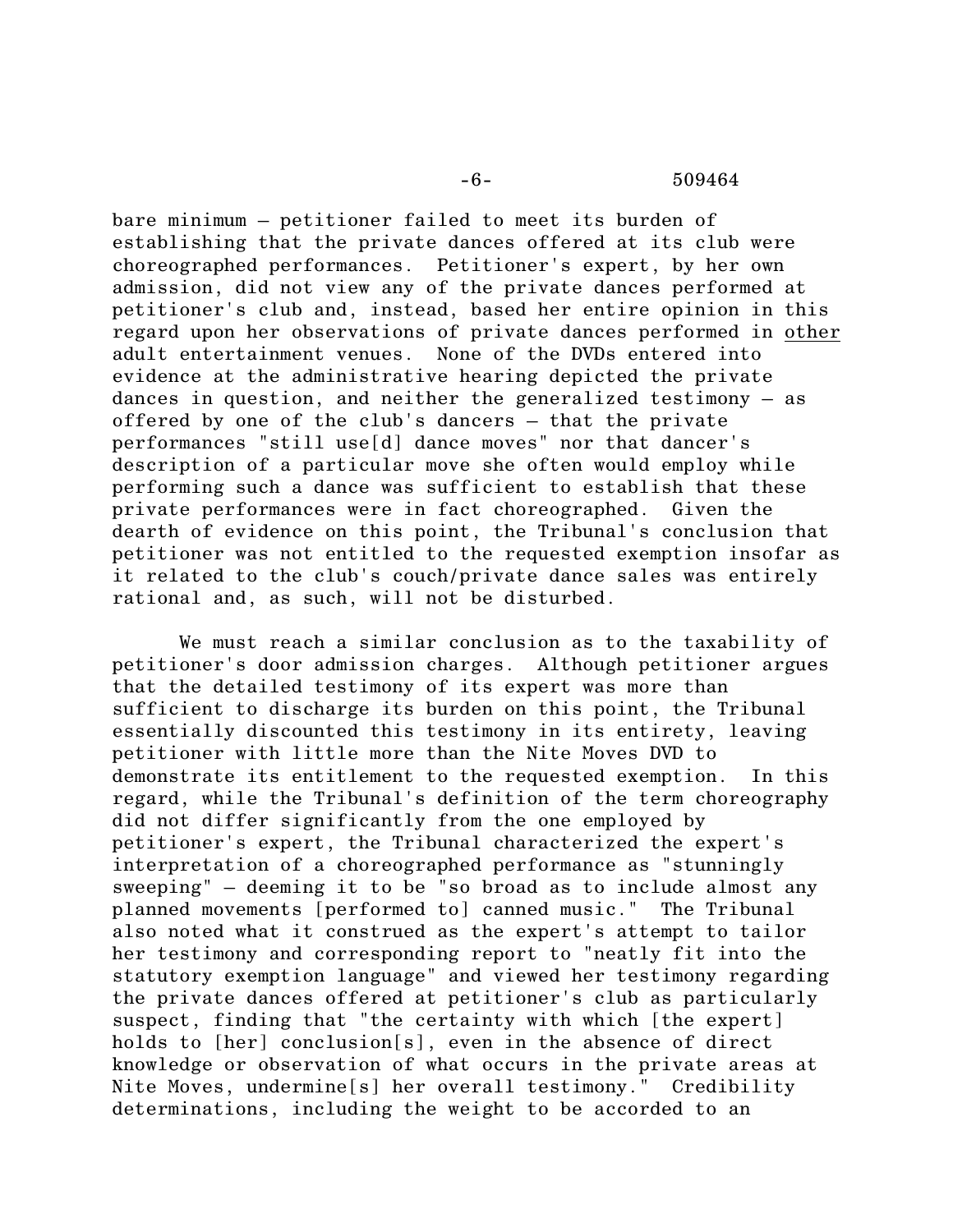expert's testimony, are matters that lie "solely within the province of the administrative factfinder" (Matter of Kosich v New York State Dept. of Health, 49 AD3d 980, 984 [2008], lv dismissed 10 NY3d 950 [2008]; see Matter of Suburban Restoration Co. v Tax Appeals Trib. of State of N.Y., 299 AD2d 751, 752 [2002]; Matter of Brahms v Tax Appeals Trib., 256 AD2d 822, 825 [1998]) and, "absent any indication of the arbitrary exercise of the power thus conferred" (Matter of Pearson [Catherwood], 27 AD2d 598, 598 [1966]), we lack the authority to disturb them (see Matter of Gordon v Tax Appeals Trib., 243 AD2d 828, 830 [1997]). We perceive no such arbitrariness here.

 Nor can we say that the Tribunal erred in concluding that the balance of petitioner's proof was insufficient to establish its entitlement to the exemption set forth in Tax Law § 1105 (f) (1). The record reflects that the club's dancers are not required to have any formal dance training and, in lieu thereof, often rely upon videos or suggestions from other dancers to learn their craft. The one dancer who testified at the hearing did not extensively discuss the nature of the performances encompassed by the club's door admission charge, and the Nite Moves DVD does not – standing alone – demonstrate that the on-stage dances qualified as choreographed performances, thereby falling within the ambit of the cited exemption. Accordingly, inasmuch as the Tribunal's determination has a rational basis and petitioner failed to demonstrate its entitlement to the claimed exemption, the determination must be confirmed.

 Petitioner next contends that, even if the sales at issue are taxable under Tax Law  $\S$  1105 (f) (1), those very same sales are "exempt" from taxation under Tax Law § 1105 (f) (3), the latter of which imposes sales tax upon "[t]he amount paid as charges of a roof garden, cabaret or other similar place in the state." To that end, Tax Law § 1101 (d) (12) defines a "roof garden, cabaret or other similar place" as "[a]ny roof garden, cabaret or other similar place which furnishes a public performance for profit, but not including a place where merely live dramatic or musical arts performances are offered in conjunction with the serving or selling of . . . refreshment[s] . . ., so long as such serving or selling . . . is merely incidental to such performances." Even assuming, among other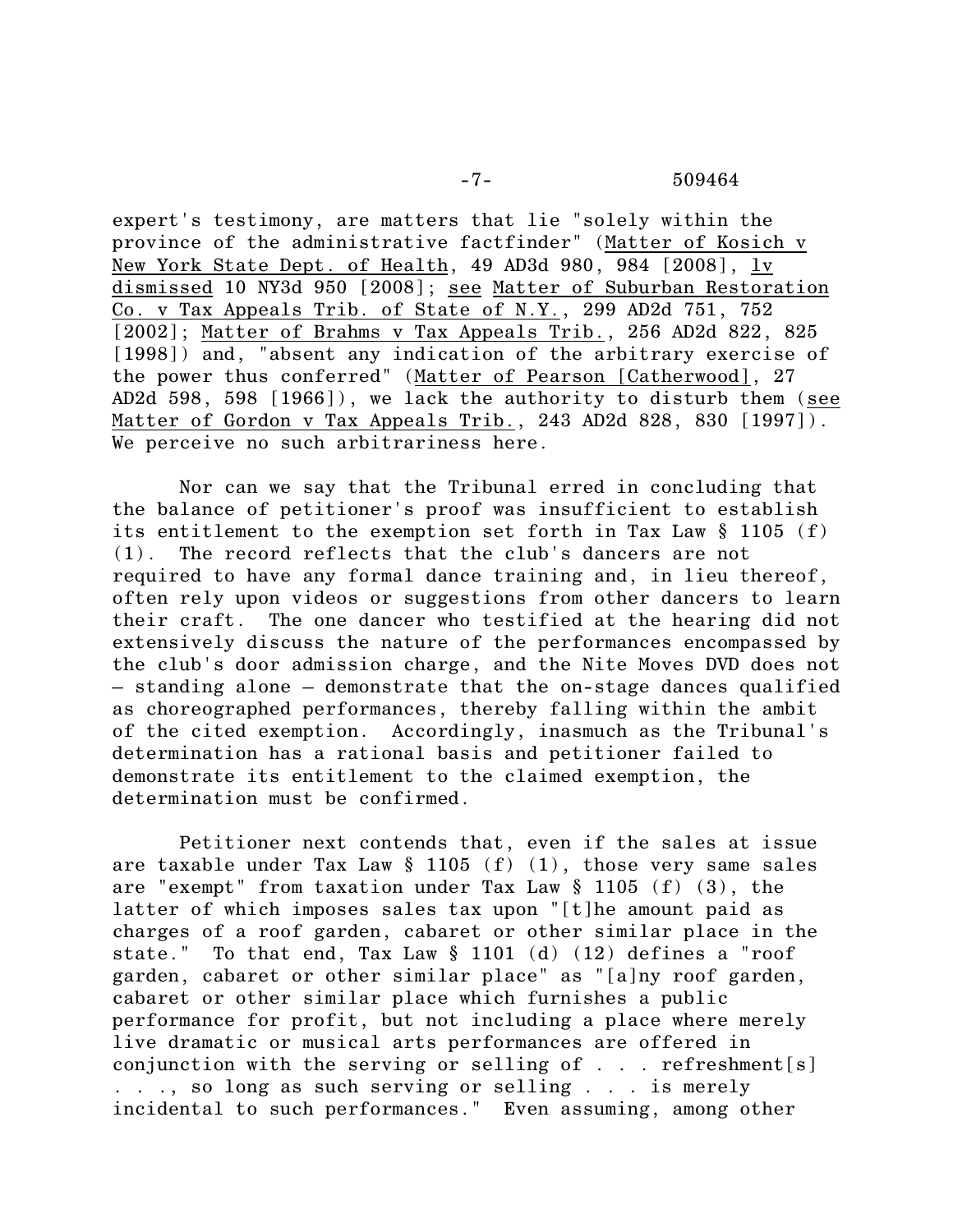## -8- 509464

things, that the cited provisions actually create a true "exemption,"<sup>4</sup> as opposed to simply limiting the definition of roof garden, cabaret or other similar place, we nonetheless find the Tribunal's denial of the claimed "exemption" to be rational.

 The Tribunal expressly found that petitioner's club constituted a cabaret or similar place where a public performance is staged for profit, and the record as a whole certainly supports this finding. Indeed, petitioner acknowledges that it "might" be a cabaret but argues that, because it provides "live dramatic or musical arts performances" and its beverage sales are "merely incidental to such performances," it is outside the taxable reach of Tax Law  $\S$  1105 (f) (3). In this regard, although the Tribunal's decision focuses primarily upon whether the club's register sales from the nonalcoholic beverages sold qualify as incidental, implicit in its analysis of Tax Law § 1105  $(f)$   $(3)$  – and its corresponding rejection of petitioner's claimed "exemption" thereunder – is a finding that the dances offered at petitioner's club did not constitute "live dramatic or musical arts performances" within the meaning of the statute. Having already found that the Tribunal's resolution of that factual issue was rational, we need not proceed to consider whether petitioner's beverage sales would qualify as incidental. $^5$ 

 Finally, we find no merit to petitioner's various constitutional claims. Simply put, each of the statutory provisions at issue is facially neutral and in no way seeks to levy a tax upon exotic dance as a form of expression. Further, and contrary to petitioner's conclusory assertions, there is nothing in the record to suggest that the subject taxing scheme is being applied in a discriminatory manner. Notably, neither the Tribunal's decision nor the underlying statutes preclude an adult juice bar from qualifying for the claimed exemptions under

Tax Law § 1123 was enacted in December 2006 to <sup>4</sup> accomplish this feat (L 2006, ch 279, § 1).

In light of the foregoing, we also need not address the Tribunal's conclusions regarding the applicability of Tax Law §  $1105$  (d).